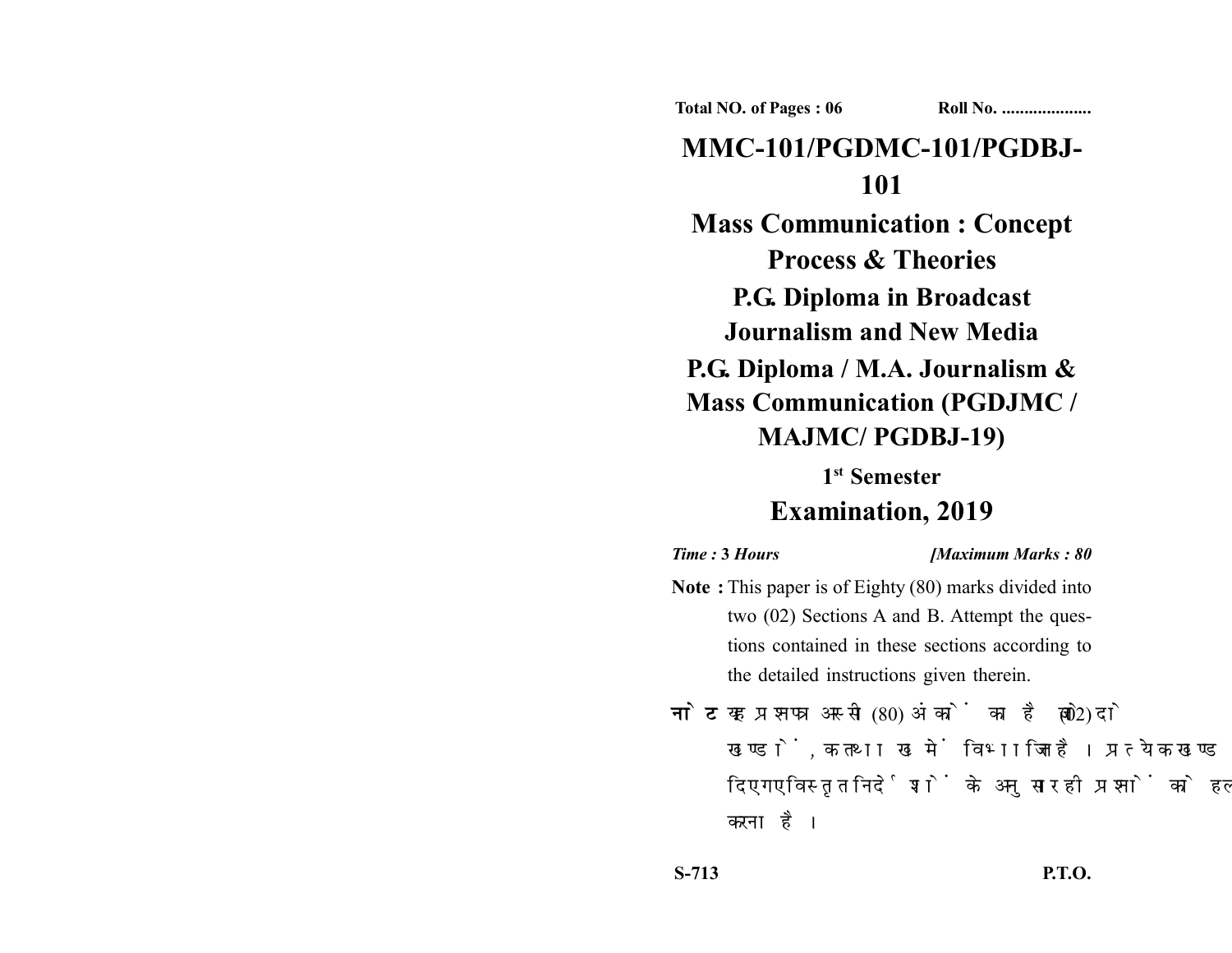3. What is the concept and process of international communication? What is its current trend?

अंतर्राष्टीय संचार की अवधारणा एवं प्रक्रिया क्या है? इसका वर्तमान रुझान क्या है?

4. What is the importance of language in communication? Discuss.

संचार में भाषा की क्या महत्ता है? चर्चा करें।

- 5. Write short notes on the following :
	- (i) Role of opinion leaders in shaping public opinion.
	- (ii) Cognitive Dissonance.
	- इन पर एक संक्षिप्त टिप्पणी लिखें।
	- (अ) जनमत बनाने में ओपिनियन लीडर्स की भूमिका।
	- (ब) कोग्निटिव डिस्सोनंस।

#### **Section–B /**

(Short-Answer-Type Questions) **/** 

**Note :** Section 'B' contains Eight (08) short-answertype questions of Seven (07) marks each.

**S-713 P.T.O. S-713**

Learners are required to answer any Five (05) questions only. **(5×7=35)** 

- नोट: खण्ड'ख' में आठ (08) लघु उत्तरों वाले प्रश्न दिये गये हैं. प्रत्येक प्रश्न के लिए सात (07) अंक निर्धारित हैं। शिक्षार्थियों को इनमें से केवल पाँच (05) प्रश्नों के उत्तर देने हैं।
	- 1. What do you understand by communication? What are various types of communication?

संचार से आप क्या समझते हैं? संचार के कौन से प्रकार हैं?

2. What types of traditional media popular in your locality? Discuss.

आपके इलाके में किस प्रकार के पारंपरिक मीडिया लोकप्रिय हैं? चर्चा करें।

- 3. What are various media of mass communication? List and define them. जनसंचार के विभिन्न मीडिया क्या हैं? उनकी सूची बनाएँ एवं परिभाषा दें।
- 4. What is relief printing technology? Explain. रीलीफ प्रिंटिंग तकनीक क्या है? व्याख्या करें।